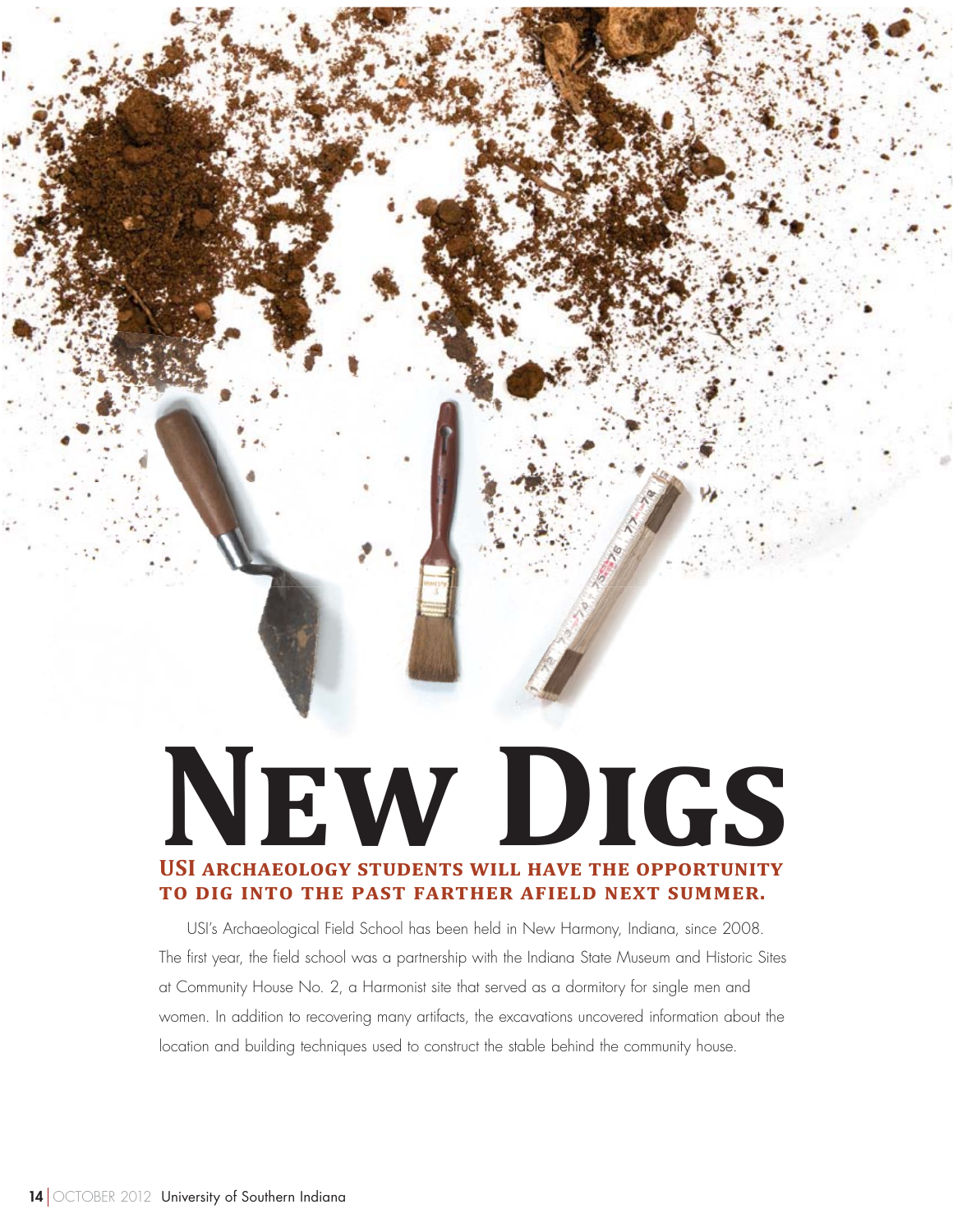

Since 2009, the field school has been held at the site of the Harmonist kiln, which was in operation from 1815 to 1824. At that site, Harmonist potter Christoph Weber produced redware, a type of ceramic pottery, for use in the community and for sale to surrounding settlers. USI's excavations uncovered large quantities of broken pottery vessels and "kiln furniture"—items manufactured to aid in the firing process. The excavations also identified one of the kiln's fireboxes.

This year, the Department of Sociology, Anthropology, and Criminal Justice Studies received a grant of \$60,241 from the National Parks Service's American Battlefield Protection Program to fund the 2013 Archaeological Field School, which will be held at Fort Ouiatenon, near West Lafayette, Indiana. Ten USI students will participate in the field school, led by Dr. Michael Strezewski, assistant professor of anthropology, for five weeks next summer.

## **Putting the pieces together**

Established by the French in 1717, Fort Ouiatenon was a fur-trading and military post. Strezewski surveyed the site with colleague Dr. Robert McCullough in 2009. "In those investigations, we found evidence for a number of Native American houses in the vicinity of the fort and other possible fort-related activities," Strezewski said.

Using a magnetometer, an instrument that is able to identify magnetic

differences beneath the soil, Strezewski and McCullough detected circular anomalies near the fort.

"When humans do things dig a hole, fill it back in, throw away artifacts, dig a ditch, burn something—they modify the soil," Strezewski said. "Even if s those holes are filled back in, t there is still a magnetic difference th beneath the soil. The magnetic be properties are changed by human propert activities, and you can see these activiti little blobs on the maps you make." little bl

Strezewski believes the circular Stblobs on the Fort Ouiatenon map are probably Native American winter houses. The Kickapoo and other tribes in the Great Lakes area often made circular houses for winter quarters. "We are virtually certain they are structures, but it's a matter of excavation."

Europeans and Native Americans lived in relative peace during this time, Strezewski said. "Both groups were working to their own economic advantage. All the furs were hunted out in Europe - they were long gone. Furs were the most desired items from the Americas, and the Indians wanted manufactured goods that they didn't have. The land grab came later."

The fort was occupied until the 1780s. The Native American villages in the area were attacked and

destroyed by the Kentucky militia in 1791 under the command of Charles Scott.

"That was the end of Ouiatenon being a hub of settlement," Strezewski said. "There still were Indians on the Wabash up to the removal period, but it never was what it was before."

Strezewski has been investigating fur trade sites since 2005, when he and McCullough worked at Kethtippecanunk, a fur-trading town in the same area. "The types of things we find typical of this period are gun parts, musket balls, sometimes silver items that were traded to the Indians, and pottery."

## **A hands-on experience**

Before Strezewski joined USI in 2006, the University did not have an archaeologist on staff. Marjorie Jones, instructor in anthropology, took students to archaeological digs led by Indiana University.

 "One of the great things about the 2013 field school is the experience. It's a class and you get six hours of credit for it, but it's not like any other course you'd take at USI. It's a completely hands-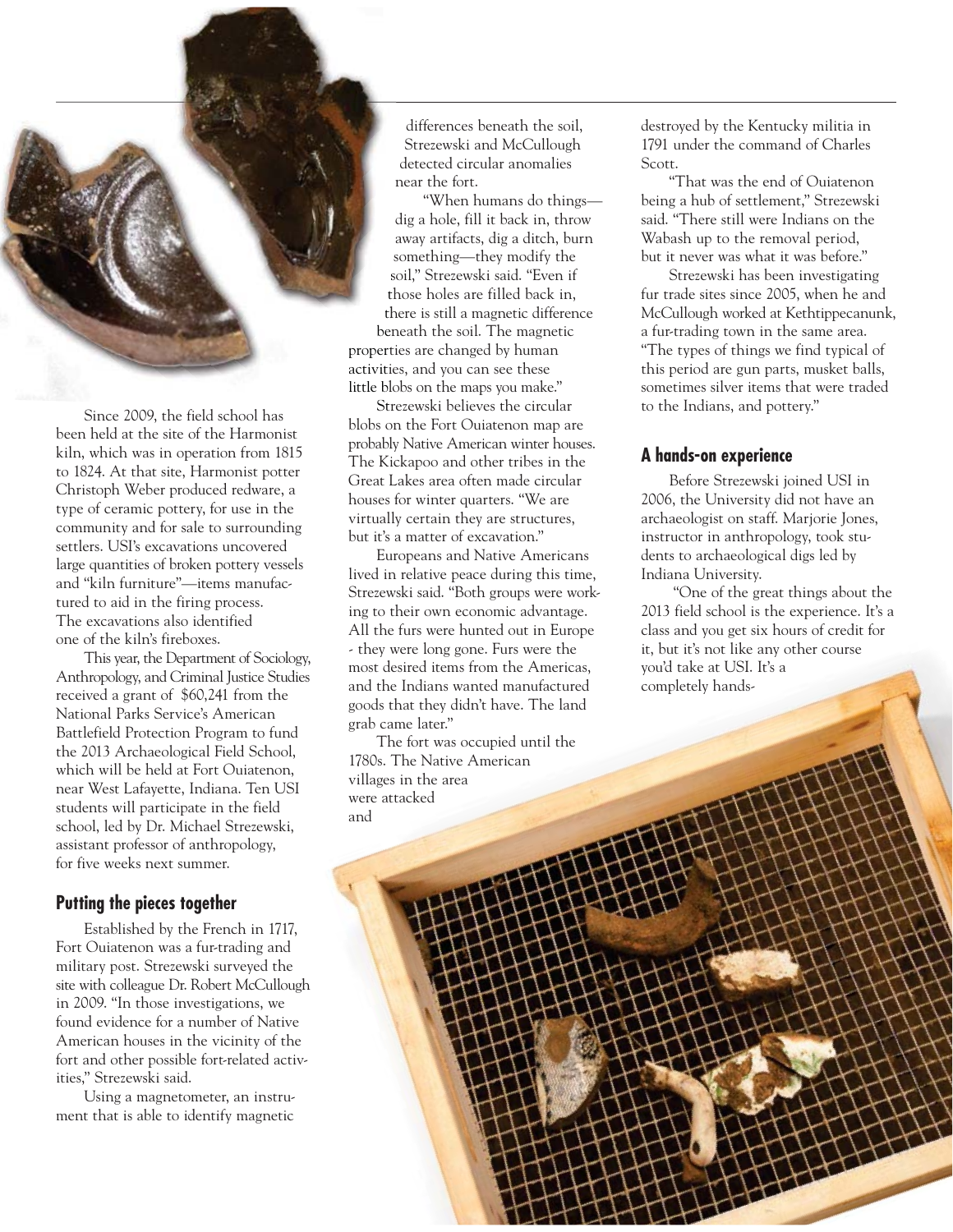#### **NEW DIGS CONTINUED**

on course," Strezewski said.

Experience in the Archaeological Field School led Aaron Harth '09 to a job as a field technician with Cultural Resource Analysts, Inc., a national company with an office in Evansville. Strezewski encouraged Harth to apply for a senior year internship with the company, which assists developers in complying with federal and state preservation regulations.

While working at the site of Community House No. 2, Harth and a fellow student unearthed many pieces of Christoph Weber's redware. "We could see his thumb print on the sherds. They all had the same thumb print. It's a direct connection with the man who made it 200 years ago. We can recover it and try to look into his life as he lived it. It's fun to think of what his life was like."

The work sparked Harth's interest in New Harmony, and during his last semester at USI, he took a senior seminar course on communal groups. "I spent the whole next semester researching New Harmony and gaining a greater appreciation for what went on there," he said.

## **GETTING PERSONAL**

We know more about Harmonist potter Christoph Weber and the Harmonists as a result of efforts by Dr. Michael Strezewski and his students since the second Archaeological Field School was held at the site of the Harmonist kiln in 2009.

Weber was born in Germany in 1784. His life's work was making redware pottery for the entire Harmonist community and for sale to surrounding settlers. He left the first American settlement in Harmony, Pennsylvania, with his wife Maria and son Elias, arriving in New Harmony with other Harmonists in the spring of 1815.

> Maria died in October of that year and is buried in the Harmonist Cemetery. "During that first year, lots of Harmonists died from a disease," Strezewski said. "We're not exactly sure what it was, but they would catch a fever and die. She may have been one who succumbed."



Dr. Michael Strezewski, assistant professor of anthropology, describes archaeological techniques to a student during a dig at the kiln site—just to the north of the current Lenz House—of Harmonist potter Christoph Weber. Inset: Examples of pot sherds found during the excavation, including one with initials that may have